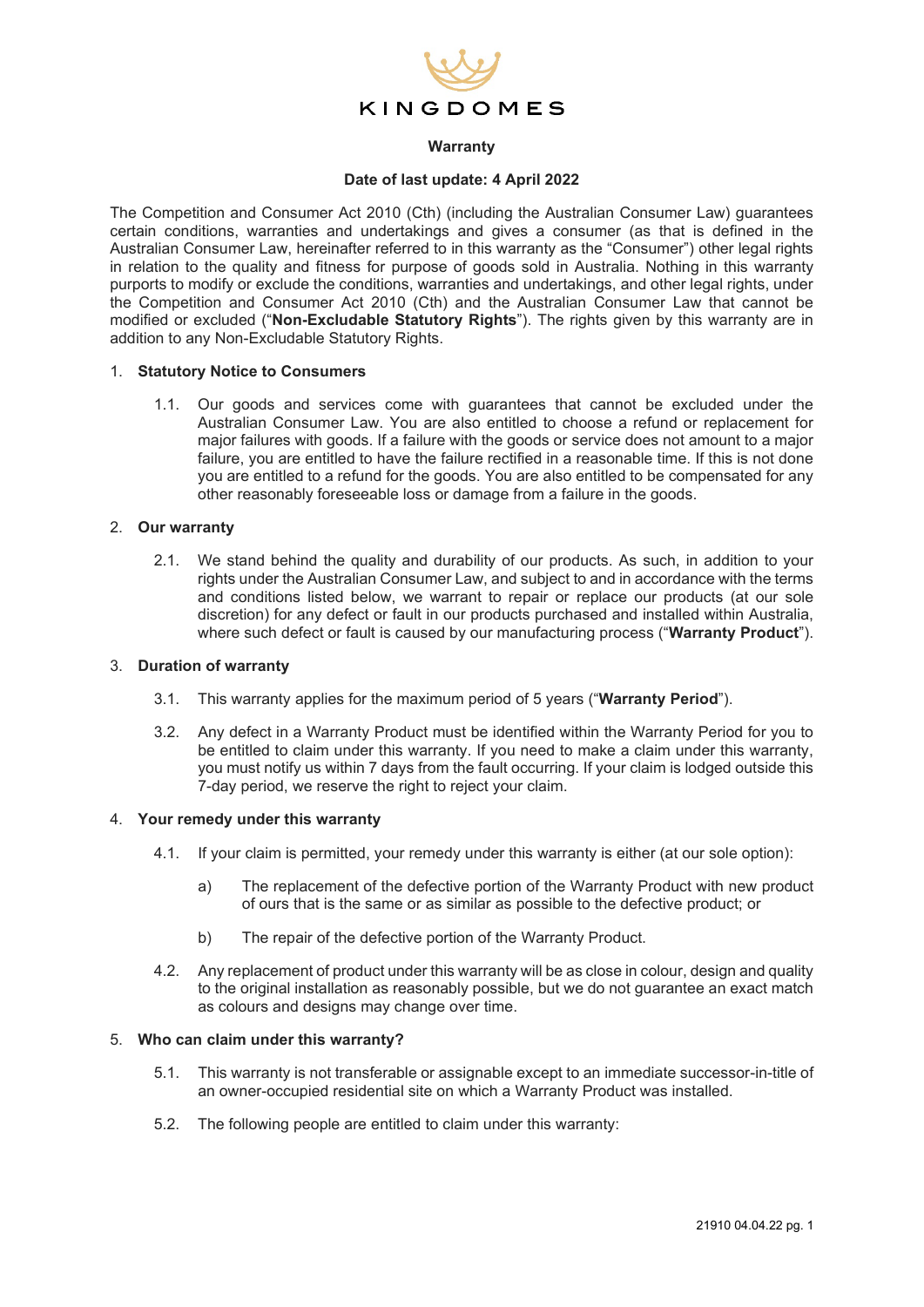- a) The original purchaser of the Warranty Product, on provision of proof of purchase in the form or a receipt or purchase order and a copy of the applicable warranty document; and
- b) The owner of an owner-occupied residential site on which the Warranty Product was installed, on provision of satisfactory proof of purchase relating to the original purchaser's purchase of the Warranty Product and a copy of the applicable warranty document.

### 6. **Conditions of warranty**

- 6.1. This warranty applies to the structure and cover of the Warranty Product and does not include any third-party parts and accessories. This warranty also does not cover the structure and cover colour, as these may change or fade over time and as a result of exposure, wear and tear.
- 6.2. It is your responsibility to adhere to all relevant care instructions, operations, maintenance and cleaning instructions supplied by us at time of the sale.
- 6.3. This warranty will not apply in respect of any damage or defect caused by, arising from or in any way attributable to any one or more of the following:
	- a) Improper installation of the Warranty Product and/or failure to abide by our written instructions or any applicable laws or building codes;
	- b) Installation of the Warranty Product upon a base that is not to a suitable standard;
	- c) Use of the Warranty Product beyond normal use or in an application not recommended or permitted by our written instructions or applicable laws or building codes;
	- d) Movement, distortion, collapse or settling of the ground or the supporting structure on which the Warranty Product is installed;
	- e) Defects in or failure arising from decking structure;
	- f) Any extreme weather event or conditions, including but not limited to heavy rain, flooding, storm, wind, earthquake, lightning or hail;
	- g) Discolouration, fading, spotting or staining from or caused, in whole or in part, by mould, mildew, other fungal growth, organic materials, metallic oxides or particles (including but not limited to rust or corrosion of any fasteners), dirt, other atmospheric or environmental pollutants, foreign substances such as grease, oil or chemicals (including but not limited to those found in cleaners);
	- h) Damage resulting from fire or exposure to heat sources such as cooking devices or reflective surfaces;
	- i) The application of paints, stains, surface treatments or other chemical substances, including but not limited to cleaners or pesticides;
	- j) Fading, flaking or other deterioration of any paints, stains or other coatings placed on the Warranty Product;
	- k) Small bubbles or blemishes on a product surface, or colour, fade or texture variation;
	- l) Any modifications made to the Warranty Product, whether before or after installation;
	- m) Improper handling, maintenance, storage, abuse or neglect of the Warranty Product;
	- n) Misuse or abnormal use of the Warranty Product;
	- o) Failure of proper and timely maintenance or repair of the Warranty Product;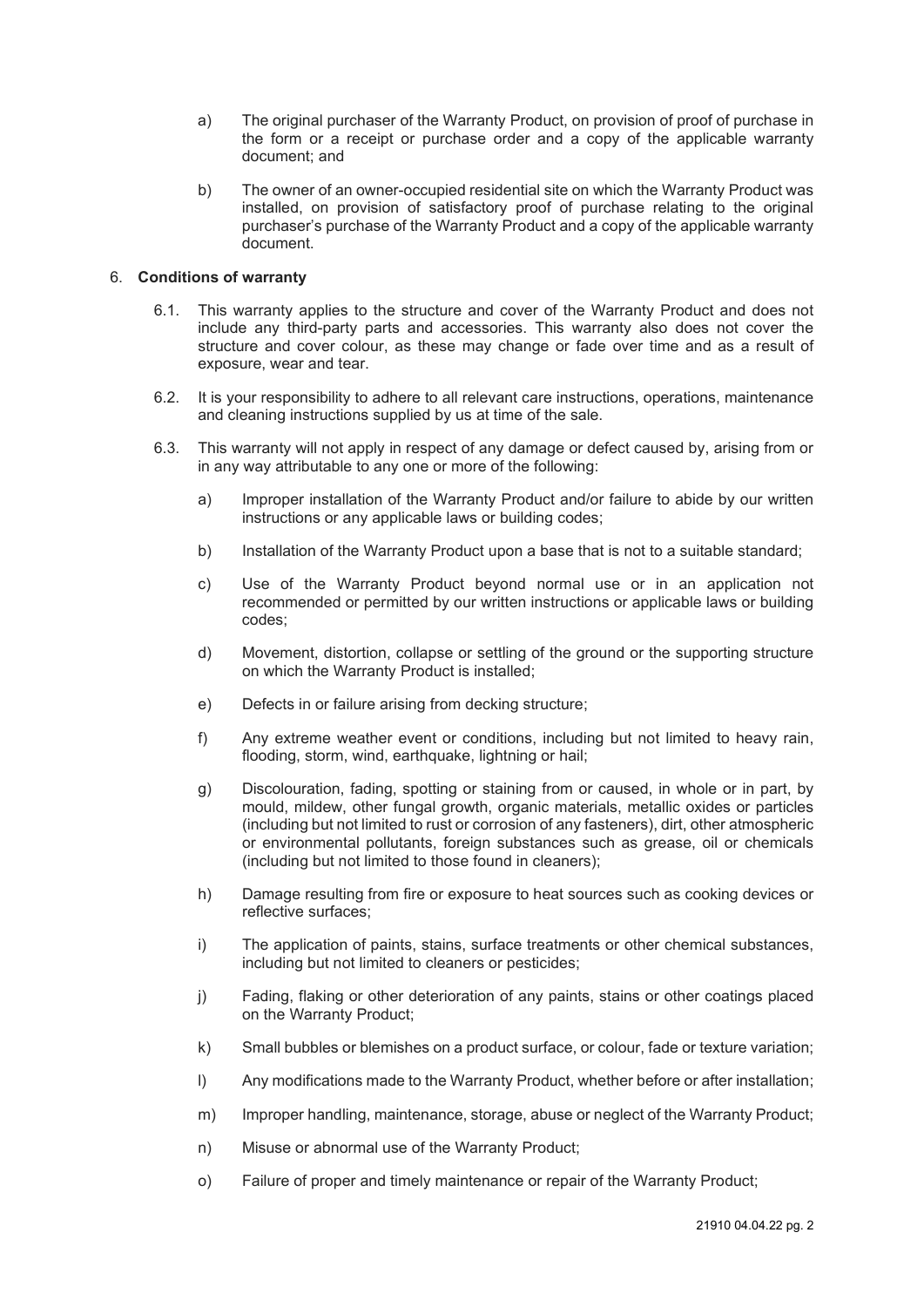- p) Ordinary wear and tear or normal weathering; or
- q) Impact from objects or damage caused by heavy loads.
- 6.4. This warranty also does not apply to the following types of products:
	- a) Products that have a defect where the defect was disclosed to you prior to purchase;
	- b) Any product where the defect was reasonably identifiable on physical examination of the product and you examined the product prior to purchase;
	- c) Products that are re-sold by a re-seller that is not authorised by us; and
	- d) Any second-hand purchases of product.
- 6.5. You must give us unrestricted access to the site to undertake any repair work. Any repair work carried out by our staff or our sub-contractors must be in a safe area, free from obstructions and at ground level. You will be responsible for any landscaping, plumbing or electrical works needed to complete the job or remediate the area. You will also be responsible for obtaining any lifting equipment or additional labour needed to repair or replace the structure.
- 6.6. We will not be liable for any damage or loss on the structure once it leaves our premises if collected from our premises by you or any other person you nominate (including any thirdparty carrier).
- 6.7. This warranty applies to any Warranty Product replaced or repaired in accordance with the provisions of this warranty for the balance of the original Warranty Period or 3 months from date of replacement or completion of repair work, whichever is the longest.

### 7. **What you must do if you identify a defect**

- 7.1. Once we receive your warranty claim, we may advise you as to temporary measures to take or repairs to make, at your own expense. If we request, you must allow us to enter the site on which the Warranty Product has been installed to inspect the Warranty Product, and to undertake such repairs or take such other actions as we deem necessary or desirable, at our own expense.
- 7.2. Your failure to comply with the requirements in this section may result in us denying your claim or limiting your claim, in our absolute discretion. We will not be liable for any loss, damage or injury caused as a result of your failure to abide by this section.

# 8. **Claim process**

- 8.1. To make a warranty claim, you must send or deliver the following documents to us by email:
	- a) A copy of this warranty document;
	- b) A copy of the original proof of purchase for the Warranty Product; and
	- c) Photos of the alleged defect in the Warranty Product.
- 8.2. Our email address for all warranty claims is info@Kingdomes.com.au. Once we have been provided with those materials, we will issue you with a claim form. We may request the opportunity to inspect the Warranty Product before any claim is processed and other relevant materials before proceeding with your claim. If we require you to provide such materials to us, you must do so promptly and at your own expense. These requests will be made within 7 working days from notification of the defect.